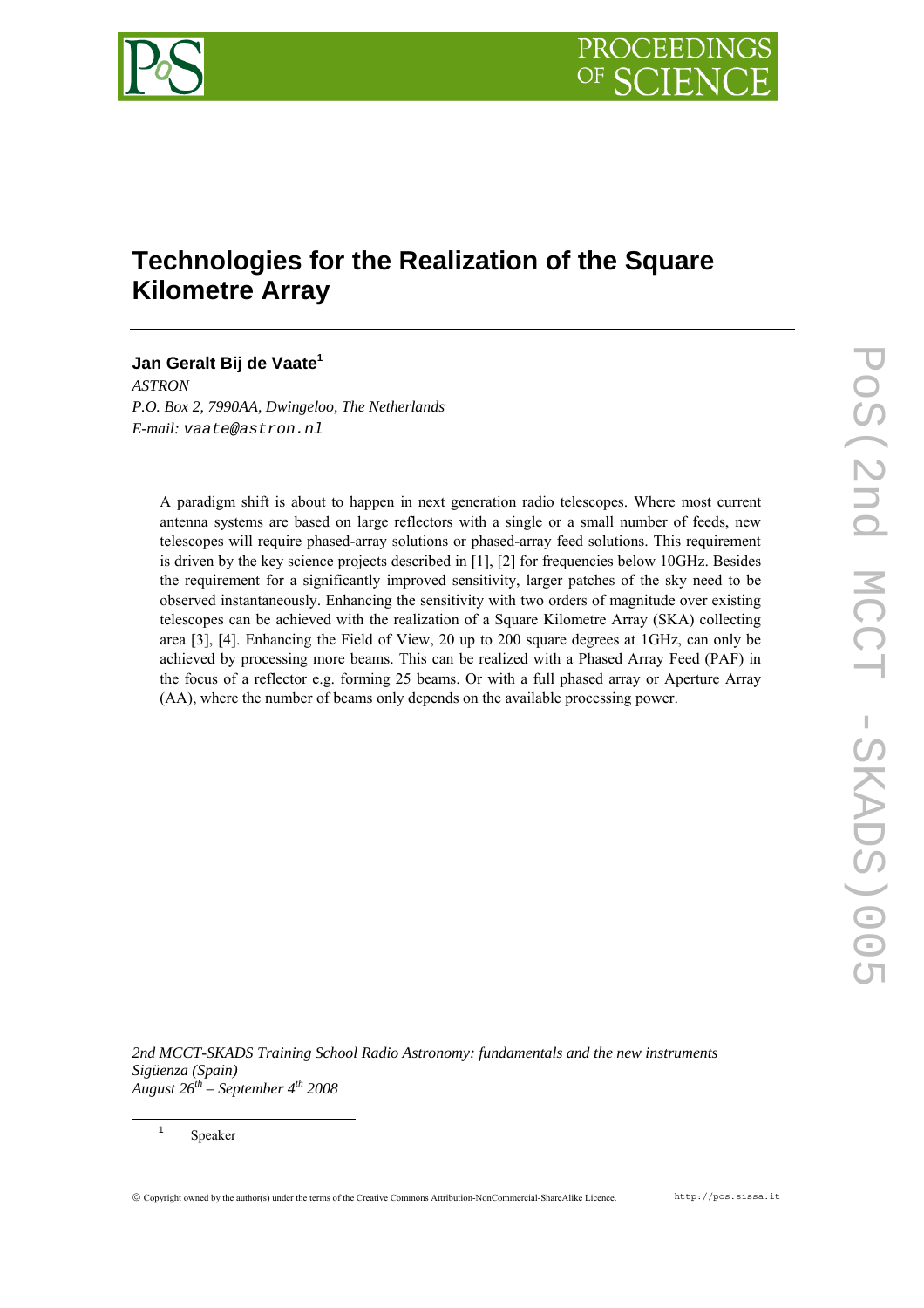### **1. Introduction**

The specifications for the new generation radio telescopes will be derived from key science projects. To serve all science cases with a single telescope will not be possible or at least will generate a very expensive instrument, therefore choices will need to be made. In [6] (Memo 100), a first short list SKA specification is given, briefly summarized in Table 1.

*Table 1 Basic SKA requirements* 

| Frequency range | $70MHz - 10GHz$                                             |
|-----------------|-------------------------------------------------------------|
| Sensitivity     | $12.000 \text{ m}^2/\text{K}$                               |
| Survey speed    | $2.10^{10}$ m <sup>4</sup> /K <sup>2</sup> deg <sup>2</sup> |

The survey speed requirement drives the need for large Fields of View.

This paper will briefly touch upon the capabilities of the new Wide Field of View (WFoV) technological developments.

#### **2. System Technology Demonstrators**

Research and development for the SKA is performed at over 50 institutes world wide. A large part of this R&D is focused on the design, realization and verification of demonstrators or SKA pathfinders. The following sections describe a number of these with a focus on Wide Field of View technology. Note that this is only a subset and not a complete coverage of the R&D projects.

#### **2.1 Low frequency aperture array: LOFAR**

For the low frequency range of the SKA, 70-400MHz, the use of a reflector type antenna is not a realistic option: only a very large dish can receive these low frequencies efficiently. A pathfinder for this frequency range is the Low Frequency Array (LOFAR) [5], realised in the north of the Netherlands by ASTRON, with international stations in Germany, Sweden, France and the UK. LOFAR consists of two arrays, one for the 30-80MHz and one for the 120- 240MHz. Figure 1 gives an air view of the first complete station. Not very good visible are the low band antennas which consist of droopy dipoles made of posts and wires. The high band antennas are the flat black boxes in the photograph, antennas in EPS covered with a black environmental protection. The beam of the aperture array LOFAR system electronically formed and processing/correlation is done in a super computer.

| High band frequency range         | 120-240 MHz |                                                                          |
|-----------------------------------|-------------|--------------------------------------------------------------------------|
| Low band frequency range          | 30-80 MHz   |                                                                          |
| Collecting area, high band        |             | 62400 m <sup>2</sup>   At 120MHz, reduces with $\lambda^2$               |
| Collecting area, low band         |             | $\frac{60000 \text{ m}^2}{44.30 \text{ MHz}}$ , reduces with $\lambda^2$ |
| System temperature, $T_{\rm sys}$ |             | Sky noise dominated                                                      |
| Total no. of stations             |             | $36 + 8$ LOFAR + international stations                                  |
| Station size                      |             | $81/31$ m   High band / low band                                         |
| No. of stations in core           | 18          |                                                                          |

*Table 2 LOFAR specifications*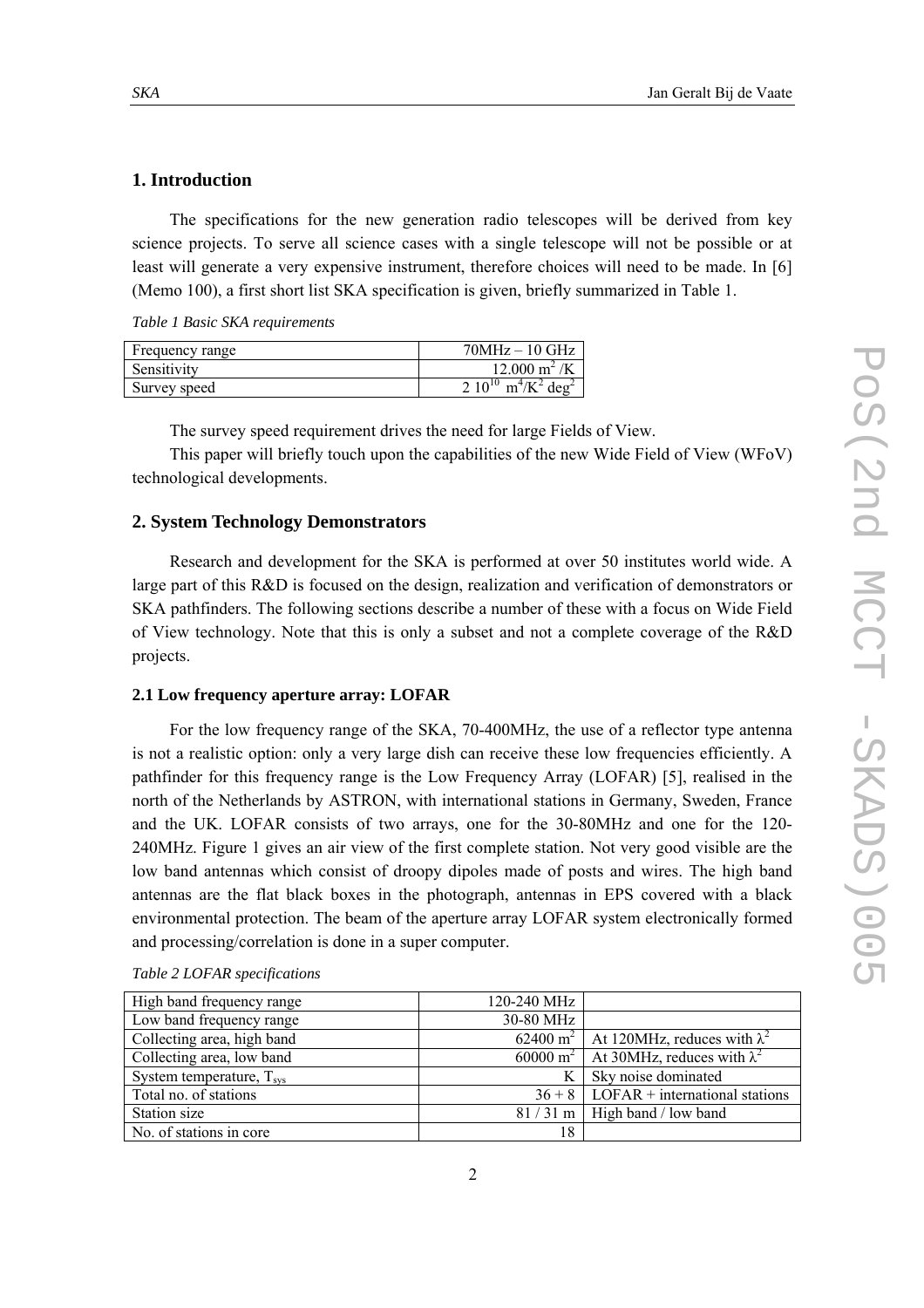

*Figure 1 Air photograph of a LOFAR station* 

## **2.2 Mid frequency aperture array: EMBRACE**

A group of 29 European institutes conduct research within the FP-6 programme SKA Design Study (SKADS) [6]. Many aspects of phased array Wide Field of View (WFoV) technologies are being investigated and two AA demonstrators will be built, one is a fully digital array of modest size and the second is a  $150m<sup>2</sup>$  array, the Electronic Multi Beam Radio Astronomy Concept (EMBRACE) [7].

| Table 3 EMBRACE specification |  |
|-------------------------------|--|
|-------------------------------|--|

| Frequency range           | $500 - 1500 MHz$                      |  |
|---------------------------|---------------------------------------|--|
| Physical collecting area  | $\sim$ 150m2, Westerbork, Netherlands |  |
|                           | $\sim$ 80m2 Nançay, France            |  |
| Aperture efficiency       | $> 80\%$                              |  |
| Electronic scan range     | $+/- 45$ deg                          |  |
| $T_{sys}$                 | $\leq 100K$ at 1GHz                   |  |
| Instantaneous bandwidth   | 200MHz                                |  |
| Number of independent FoV |                                       |  |
|                           |                                       |  |



*Figure 2 EMBRACE antenna field*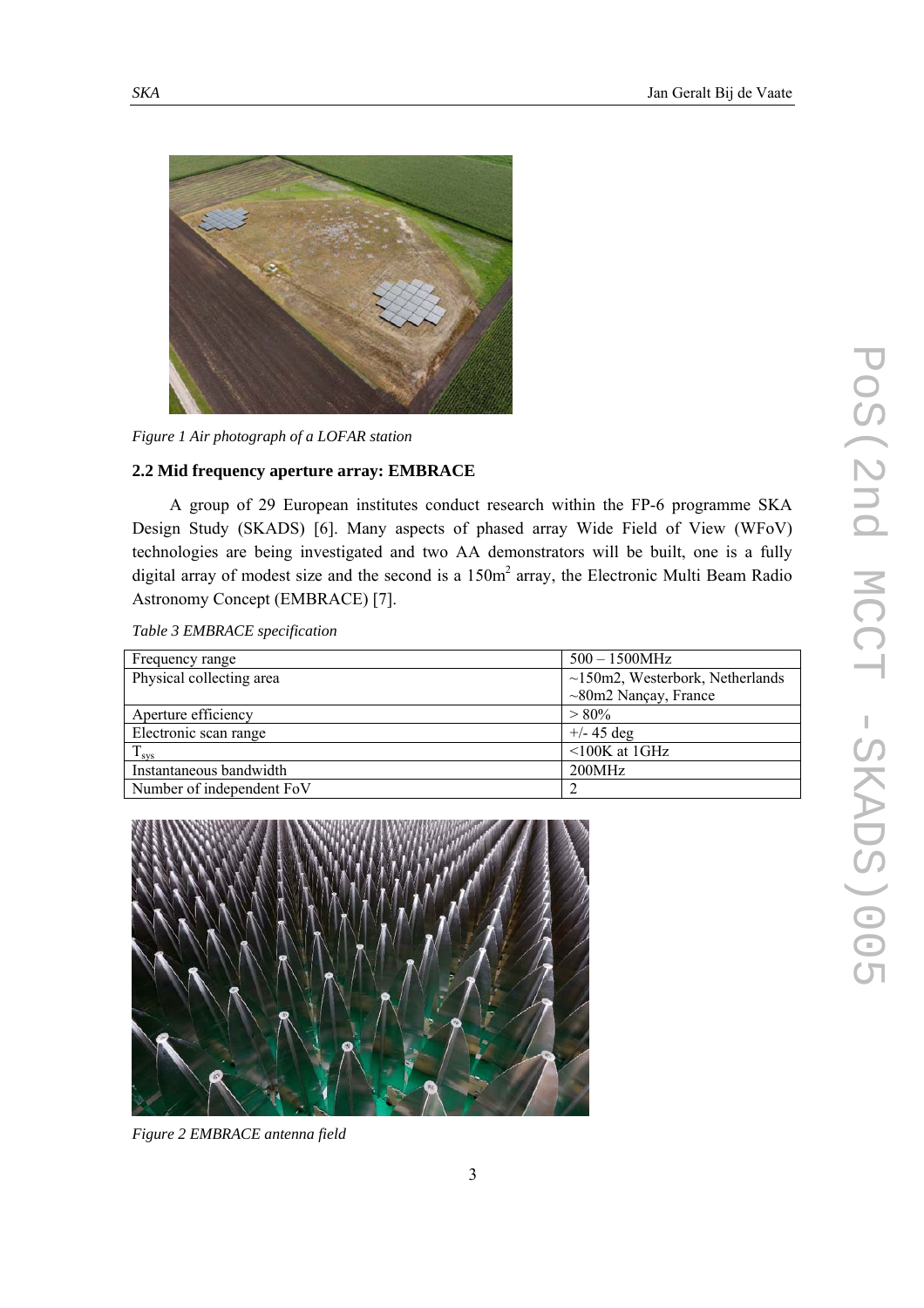#### **2.3 Phased array feeds: ASKAP**

The Australian SKA Pathfinder (ASKAP) [8] is a new telescope that utilizes focal plane phased array feeds on 36 12-m antennas. The instrument will be deployed at a new radio-quiet observatory, the Murchison Radio-astronomy Observatory in the Midwest region of Western Australia. Table 4 gives a summary of the system specifications.

| Number of dishes         | Up to $45$                       |
|--------------------------|----------------------------------|
| Dish diameter            | 12 <sub>m</sub>                  |
| Max. baseline            | 8 km                             |
| Resolution               | 8"                               |
| Sensitivity              | $110 \text{ m}^2/\text{K}$       |
| <b>Survey Speed</b>      | 5.5e5 $m^4/K^2$ deg <sup>2</sup> |
| Observing frequency      | 700-1800 MHz                     |
| Field of View            | $30 \text{ deg}^2$               |
| Processed Bandwidth      | 300MHz                           |
| Channels                 | 16k                              |
| Focal Plane Phased Array | 196 elements                     |
| $T_{\rm sys}$            | 35 K                             |





*Figure 3 Artist impression ASKAP (CSIRO)* 

The Phased array feed system of a large array of antenna elements in the focus of the reflector. The signals of these elements are used to create so-called compound beams. These compound beams, a weighted sum of elements, can generate a very efficient reflector illumination and when building more beams, a large field of view can be achieved. A large patch of the sky can be observed in one instant. Figure 4 gives a simplified schematic where two beams are synthesized.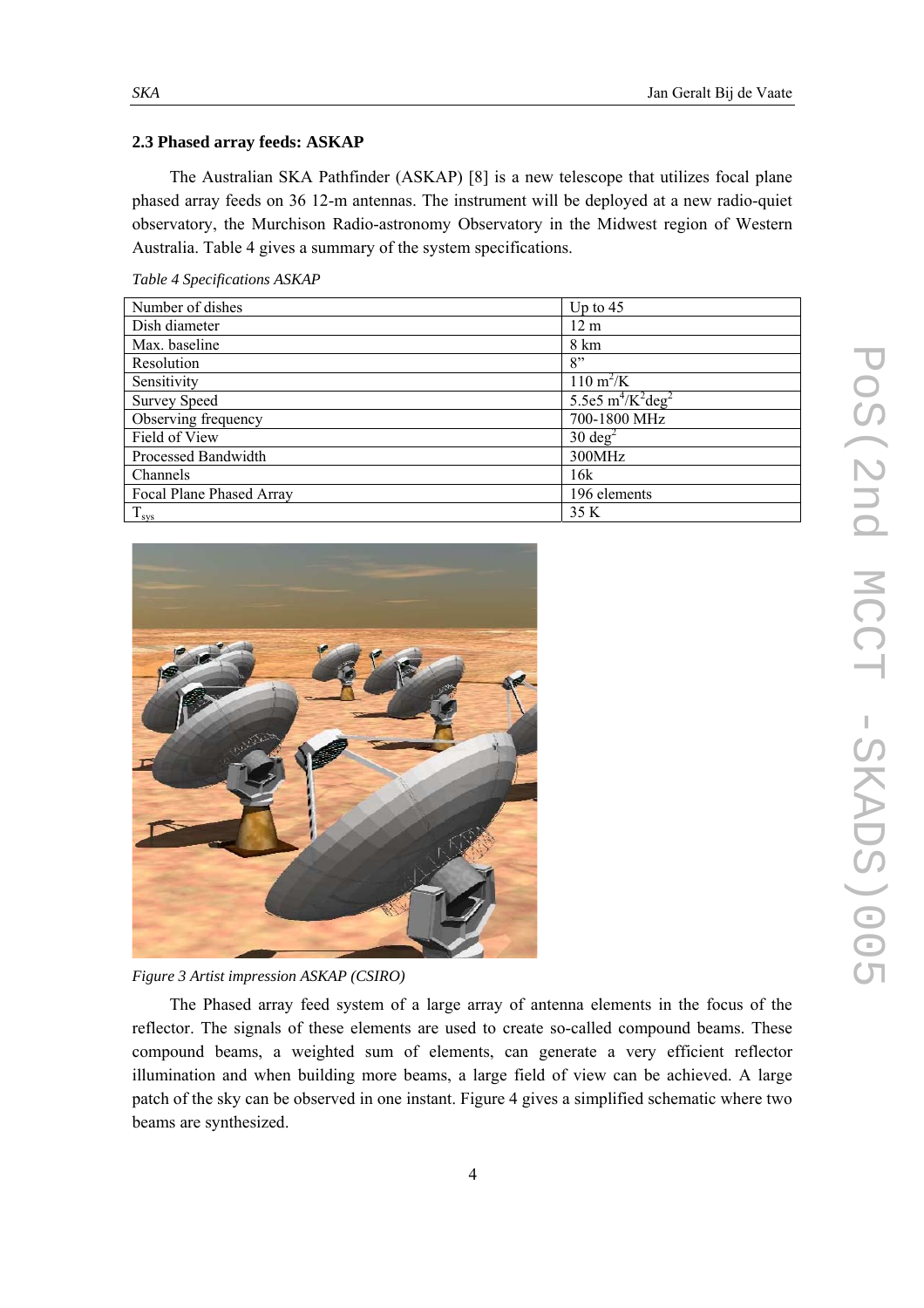

*Figure 4 Phased array feeds* 

## **2.4 Phased array feeds: APERTIF**

The Westerbork Synthesis Radio Telescope (WSRT) is currently equipped with a multi frequency front-end capable of observations in the frequency band 300MHz – 8GHz. These frequency bands are served with single horn or dipole antennas. In order to significantly improve the survey speed of the WSRT, a program has been started to replace the front-ends with a phased array feed system. Table 5 presents a summary of the system specification. With the Field of View improvement of the phased array system an improvement of survey speed of the order of 100 times will be achieved.

|  |  |  | Table 5 APERTIF system specifications |
|--|--|--|---------------------------------------|
|  |  |  |                                       |

| Number of dishes         | 12 (total Westerbork array 14) |
|--------------------------|--------------------------------|
| Dish diameter            | $25 \text{ m}$                 |
| Sensitivity              | $100 \text{ m}^2/\text{K}$     |
| Observing frequency      | 1000-1750 MHz                  |
| Field of View            | $8 \text{ deg}^2$              |
| Processed Bandwidth      | 300MHz                         |
| Focal Plane Phased Array | 112 elements                   |
| $T_{sys}$                | 50 kelvin                      |

## **3. Conclusion**

Significant R&D effort will be devoted to the demonstrators and pathfinders that focus on WFoV technology for the next generation radio telescopes. Furthermore these systems are in it's self already interesting scientific instruments that will trigger a revolution in the capabilities of radio telescopes.